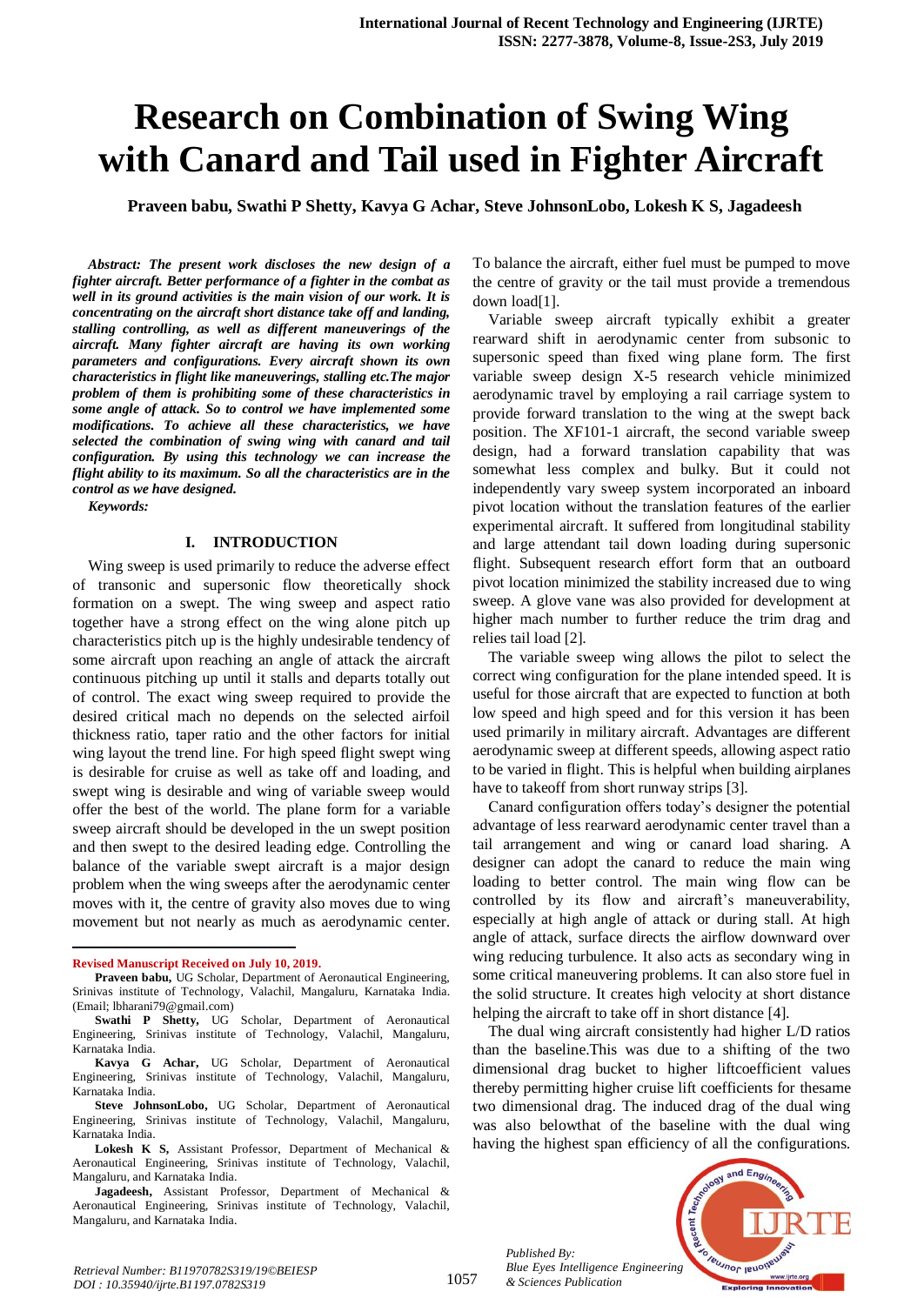### **RESEARCH ON COMBINATION OF SWING WING WITH CANARD AND TAIL USED IN FIGHTER AIRCRAFT**

The dual wing was penalized because it had to operateat Reynolds numbers that were almost an order of magnitude below the designairfoil Reynolds number. Operation at higher Reynolds numbers would have allowed two dimensional drag results that are below the single airfoil, at twicethe Reynolds number for a wide range of lift coefficients. Also if the dual wingconfiguration had used airfoils designedfor the dual airfoil mode of operation, the L/D ratios would also have been higher $^{[5]}$ .

# **II. METHODOLOGY**

The design specification work starts from the nose and ends in tail. The nose cone will be of  $45^{\circ}$  in the front. Hence there will be a formation of the shock cone in which canard and wing stands. The canard, it is a completely different configuration, which serves as a secondary wing as well as high lift device and pitching device. Canard is positioned after the cockpit as the pilot visibility at an angle of  $30^{\circ}$  to  $45^{\circ}$  swept back which helps in installing by mixing the main wing flow with its flow. Also the canard only stalls first and after leading to wing. Canard always exhibits its own character of drag reduction. Canard size always is the first for the better performance. Higher the aspect ratio lowers the induced drag. The main advantage is mixing of the wing flow with its flow. As the convenience of the pilot there will be positioning of the canard. That is placed so as to balance the aircraft with variation in the CG and AC. The canard is fixed in the  $1/4<sup>th</sup>$  of the total length of the aircraft next that of the cockpit. Canard is 25% of the wing approximations which is majorly using for the lifting and controlling. Airfoil of the canard is  $6\%$  (t/c) to control the stalling. The canard is weighing about 3% of the total weight of the aircraft and aspect ratio is of 30% of the wing. Aerodynamic centre of the canard is of 0.4 c as of the supersonic condition.

Swing wing geometry is somewhat same as that of the f-14. The airfoil is the series of NACA 64A209.64 mod root and NACA 64A208.91 mod tip. Aerodynamic center of the wing shift from 0.25c to 0.4c from subsonic to supersonic. The weight of wing is 15% of the total weight of the aircraft. Thickness of the airfoil is about  $9\%$  (t/c) and dihedral angle is  $0^\circ$ .

There is a use of new technology of controlling and swing mechanism. Weight reduction is the main concept in the swinging mechanism. So we also concentrated on the shifting of the center of gravity and aerodynamic center. For the stability of the aircraft we are decreasing the wing load by shifting the fuel from wing to other parts of the aircraft. In this configuration wing swings from  $20^{\circ}$  to  $69^{\circ}$  as there is a translation from subsonic to supersonic.

Tail helps in very different condition like stalling. In stalling canard stalls first since the pitching is not complete. To maintain the stability of the aircraft tail is compulsory for a air superiority fighter. In this design horizontal tails are fixed, hence we also can shift the fuel from the wing to tail. Tails are positioned in such a way that which matches with the wing edges when the wing is swept back to its maximum. Aspect ratio is about 3and it is tapered about 0.4 of root for the horizontal tail. The vertical tail is  $35^\circ$  swept outward and having aspect ratio 1.4 and tapper ratio of 0.2.



#### *General characteristics*

- Crew<sup>.</sup> 2
- Length:  $22.5m$
- Wing span: 19.5 m at  $20^{\circ}$  wing sweep, 11.54 m at  $69^{\circ}$ wing sweep
- Height: 5.95 m (19.5 ft)
- Wing area: 54.5m2 and 93.6m2
- Empty weight: 18000 kg
- Loadedweight:28282.54kg
- Max.takeoff weight:32000 kg. (approx)
- Powerplant: $2 \times$  f110-GE-129 after burning turbofan
- Dry thrust: 73.8kN (16,610 lbf) each
- Thrustwith afterburn: 131 kN each

#### *Performance*

- Maximum speed: Mach 2.4 at 9,000 m (30,000 ft) altitude
- Range: 1,800 km for typical combat mission
- Ferry range: 3,890 km
- Thrust/weight: 0.9

### **III. RESULTS AND DISCUSSIONS**

Canard configuration is mainly using for the multirole supersonic navy tactical aircraft Canard mixes main wing flow with its flow in critical angle of attack. Canard stalls first in the aircraft. So that, it is better in the control of wing stalling. Canard also produces high L/D in short distance of takeoff. It is helping in maneuvering at high angle of attack and stalling, lift and control. At high angle of attack canard surface direct the airflow downward over the wing reducing turbulence. Fore plane creates upper vortex which attaches to the upper surface of the wing stabilizer and re-arranging the airflow over the wing and pressurizing the stall. It's aspect ratio which reduces the inducing drag. It is also acting as the secondary wing in some critical maneuvering problem. Canard is also using as the part of fuel storage.

Swing wing helps in changing of aspect ratio for different speeds. Swing wing is mainly done for the diverse mission requirement of a carrier based fighter and attacker design. L/D also varies as the wing swings. This translation helps in short distance takeoff and landing. The Design suit the carrier with limited weight. Fuel capacity is increased because of the multiple storage options. Tail helps in pitching of the aircraft at stalling and also helps in fuel storage.



*Published By:*

*& Sciences Publication*